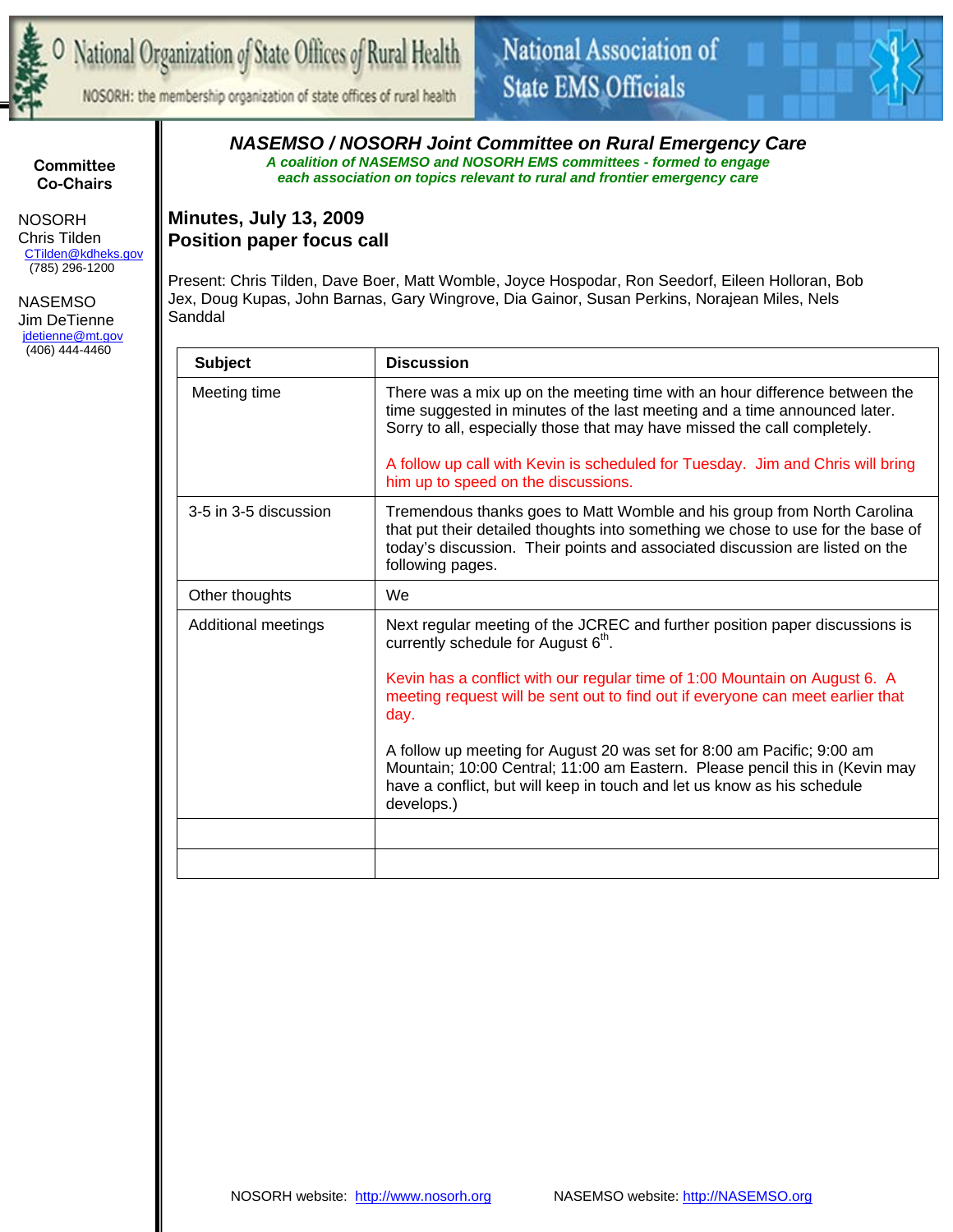

# National Organization of State Offices of Rural Health

NOSORH: the membership organization of state offices of rural health

**Committee Co-Chairs** 

**NOSORH** Chris Tilden CTilden@kdheks.gov (785) 296-1200

**NASEMSO** Jim DeTienne jdetienne@mt.gov  $(406)$  444-4460

Following are the thoughts from North Carolina presented by Matt Womble and our discussions. Meeting discussions and thoughts are inserted in **blue**.

National Association of

**State EMS Officials** 

## Prioritize this as the #1 issue.

EMS not integrated into the health care continuum

- a. EMS is seen and treated as a stand-alone Public Service like Fire and Police with little or no integration into the larger health care system
	- Poor communication between the field and hospital/MD, missing i. opportunities and contributing to lack of insightful, well informed care
	- ii. Contributes to the revolving door of healthcare especially for chronically ill, where EMS is just the transporter
- b. EMS does not have access to healthcare records nor outcomes of patients, further fragmenting care.

Describe the future of EMS as part of the healthcare system that will be needed if other systems of care are going to be able to be successful, ie. Without the ability to move patients to regionalized STEMI, trauma or stroke systems, they will not be successful.

The ability of EMS to provide secondary transport in these systems will be important.

Add Workforce (insert as 2<sup>nd</sup> issue on the list)

- a. Build the case and the logic for a future model in which EMS is a paid, professional workforce.
- b. Safety of the workforce is important
	- a. Need to discuss provider wellness such as fatigue and sleep deprivation
	- b. Need to discuss issues which keep this a young person's profession in which providers move on to something else after 5 years because they're worn out but there's no career ladder to move up to something else in the field.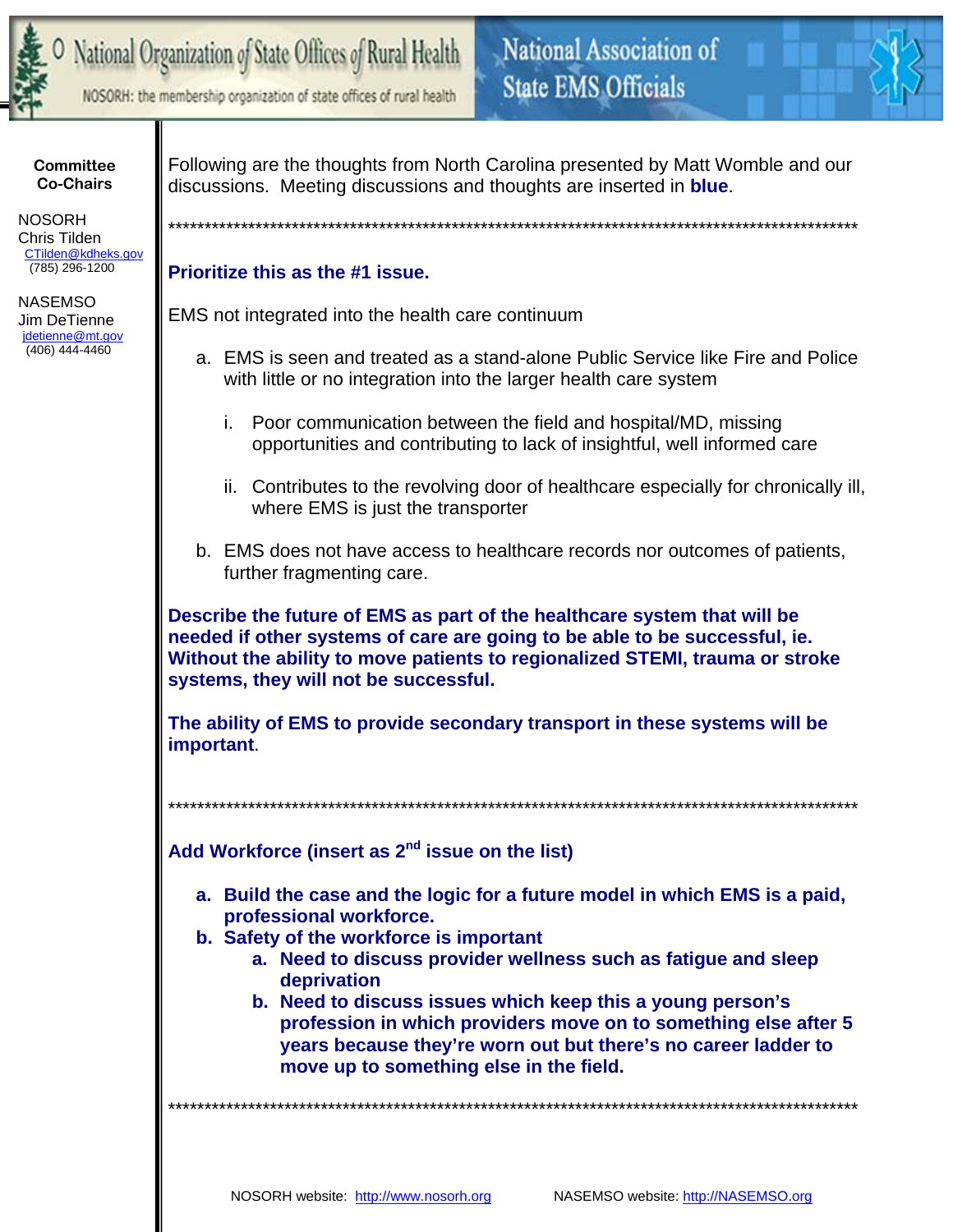

NOSORH: the membership organization of state offices of rural health



#### **Committee Co-Chairs**

 NOSORH Chris Tilden CTilden@kdheks.gov (785) 296-1200

 NASEMSO Jim DeTienne jdetienne@mt.gov (406) 444-4460

## Lack of an EMS "Profession"

- a. EMTs and Paramedics are paid much less than other healthcare professionals such as nurses, PA's, Nurse Practitioners, Respiratory Therapists, etc.
- b. EMTs and Paramedics are required to provide advanced care (some beyond the scope of other healthcare professionals listed above) sometimes in uncertain, unclean and even hostile environments
- c. Those EMTs and Paramedics that excel usually move onto higher paying jobs with a more structured work environment like those listed above in a.
- d. Issues with the level, quality and access to EMS clinical education (inconsistent and generally provided only through technical schools)
- e. All of the issues listed above combine to affect the high turnover in the profession (see study by Center for Research on EMS, study on turnover http://bit.ly/EMS-Research)
	- i. Recruitment issues due to the above problems and competition for skilled and motivated workers
	- ii. Con-Ed issues (goes back to d. above)
	- iii. Retention

**There was a discussion about whether 'Integration into healthcare' and 'Lack of an EMS Profession' should be combined:** 

**- Both are interrelated, so could be combined into one thought, however** 

**- #4 (integration) is a lead-in to several of the other issues and therefore should be kept separate in order to lay the groundwork for presenting #3 (EMS profession), workforce and others as specific issues** 

**How can the EMS profession be elevated as equals to other professions for funding, education and workforce development, especially at the state and federal policy level.** 

**Discussed a need to present the EMS provider as something more than an 'emergency responder' or 'first responder' which includes other groups and don't truly identify the unique nature of EMS response.** 

**Discussed using the "EMS is the intersection of public health, public safety and healthcare' Venn diagram as watermark for the policy paper.** 

**EMS is the 'point of first contact'; part of the medical home or healthcare home.**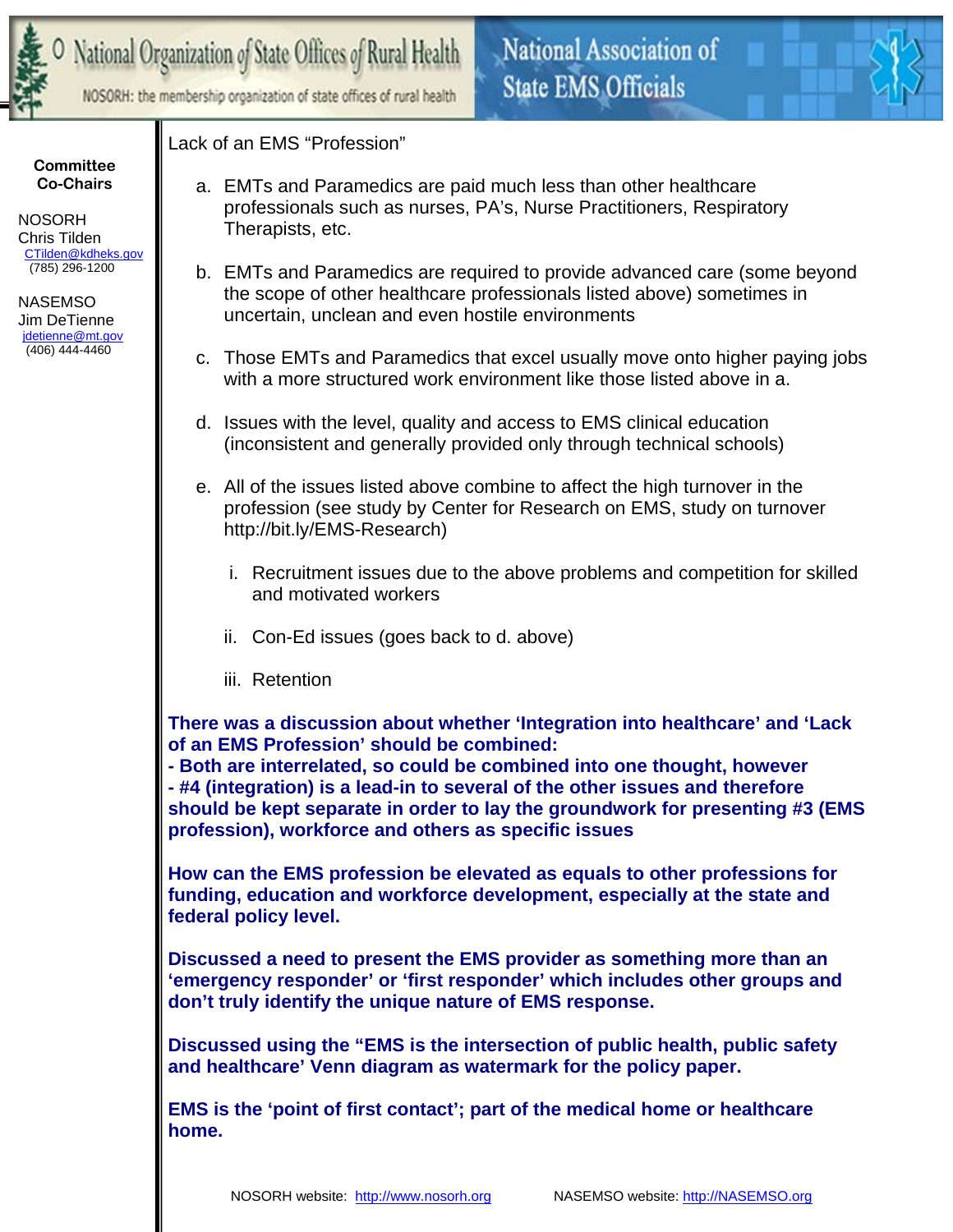

NOSORH: the membership organization of state offices of rural health



**Committee Co-Chairs** 

**NOSORH** Chris Tilden CTilden@kdheks.gov (785) 296-1200

**NASEMSO** Jim DeTienne jdetienne@mt.gov  $(406)$  444-4460

Leadership development

- a. EMS organizations have very few leaders with any organizational, management, quality management, performance improvement knowledge and skills.
- b. This has huge impact in all areas of the organization including cost, sustainability, quality of service, staffing, etc.

Advancement of Evidence Based Medicine in EMS needed

- a. What are standards, the proven practices that can be implemented nationally to produce the best outcomes?
	- Electronic data and linkage with other healthcare data systems are i. required
		- 1. Individual medics can then have feedback to learn and better understand their role in the care of the patient
		- 2. These systems can provide data that will serve as the basis for evaluations and studies of EMS to inform and develop additional evidence based models of care.
- b. State protocol development (NC actually does a great job of this) to assist in standardization.
- c. Expanded scope / Community Paramedic model greatly needed

**Reimbursement issues** 

- a. All reimbursement is bundled and based solely upon patient transport, not on what is best for patient.
	- i. EMS should be patient focused, not transport focused
	- ii. No incentive provided to improve level of intervention, availability of access, level of quality or service.